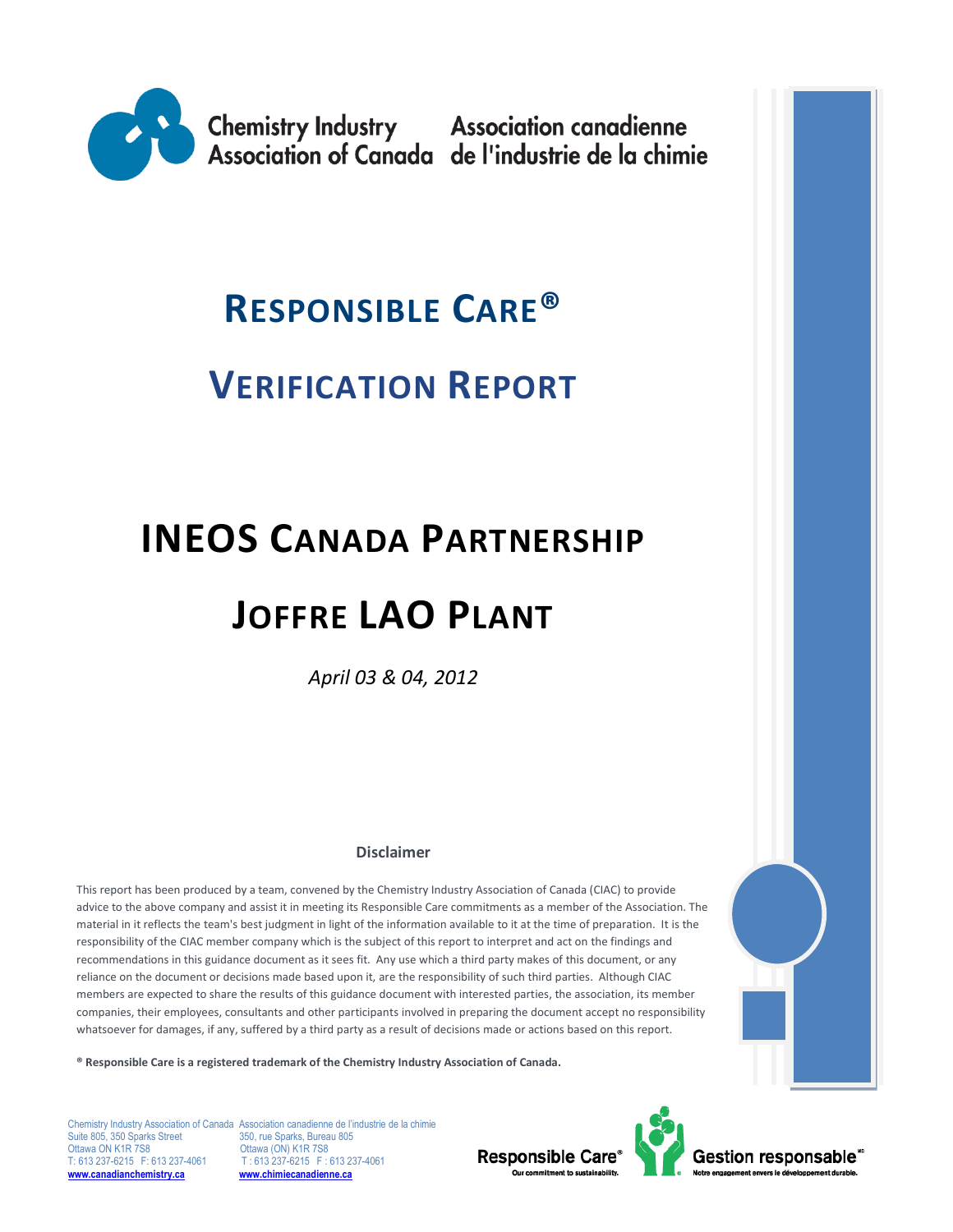## EXECUTIVE SUMMARY

This report documents the observations and conclusions of the independent verification team tasked with conducting a Responsible Care Verification of INEOS Oligomers, Joffre LAO Plant. The verification was undertaken on April 03 and 04, 2012 and included a team visit to the Joffre manufacturing facility. The verification team also met with representatives of the facility's community advisory panel. This was the fourth Responsible Care verification completed for INEOS Oligomers, Joffre LAO Plant. The last verification was completed on June 22-24, 2009.

While considering all aspects of the Responsible Care Commitments during this verification the team placed an emphasis on conducting an in-depth examination of company aspects related to the Stewardship and Accountability Codes of Practice.

As a result of the examination conducted, the verification team is of the opinion that the Responsible Care Ethic and Principles for Sustainability are guiding company decisions and actions, and that a self-healing management system is in place to drive continual improvement. The team believes that the company is capable of responding to the range of Findings Requiring Action identified during the verification - summarized below and discussed in detail in the report. The verification is complete and no further involvement is required by the verification team.

Dave Mack Verification Team Leader **April 12, 2012 April 12, 2012** 

For more information on this or a previous Responsible Care Verification Report, please contact your local company site or the company's overall Responsible Care coordinator:

Charles Obst Environment/Quality Specialist 403 314 4517 [charles.obst@ineos.com](mailto:charles.obst@ineos.com)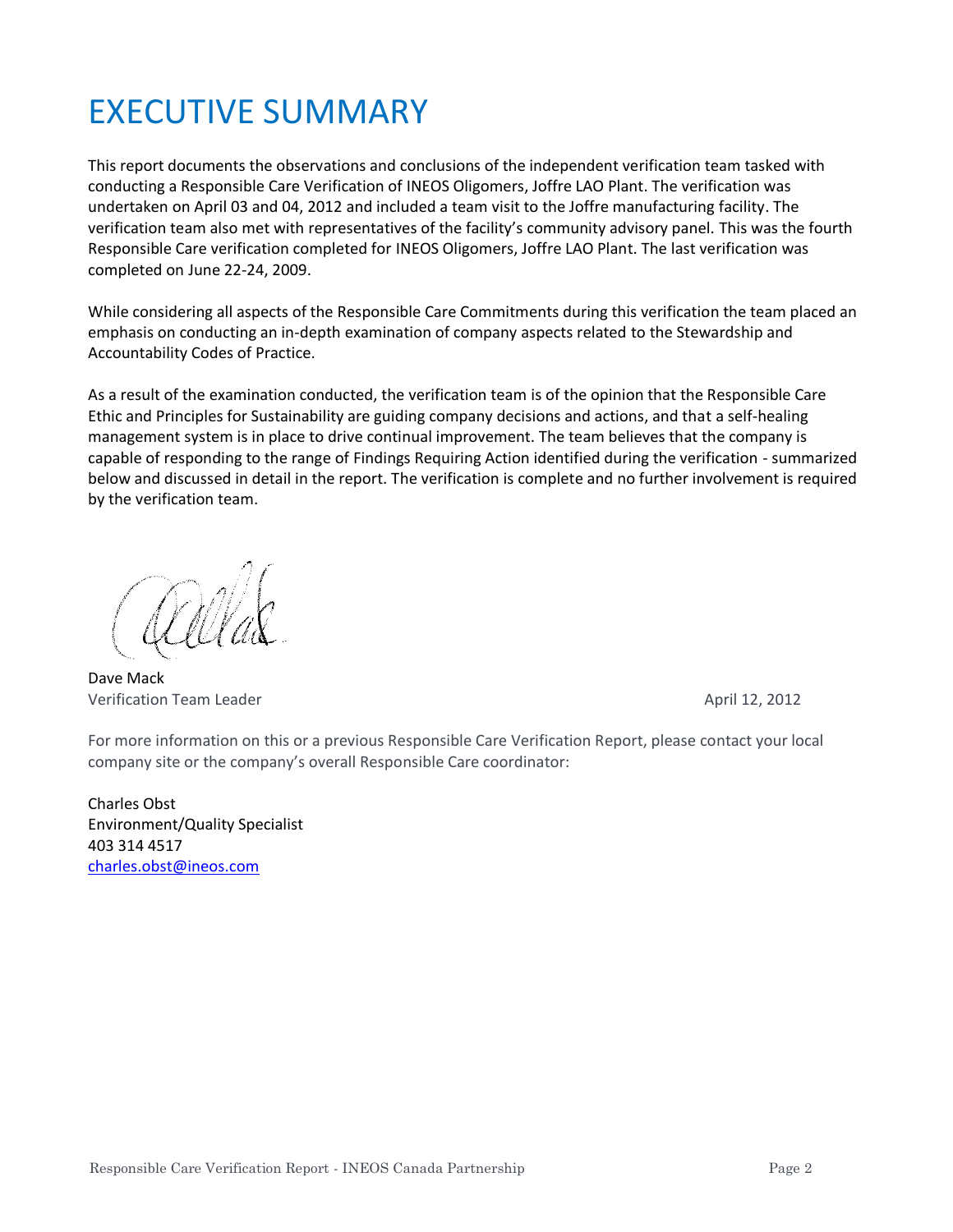## SUMMARY OF VERIFICATION TEAM OBSERVATIONS

#### **Findings Requiring Action**

The following relate to instances where the current status is at variance with the requirements of CIAC Responsible Care Commitments.

- **i.** Address the following aspects with regard to the selection and on-going Responsible Care related performance monitoring of those entities with whom the facility does business:
	- Communicate related CIAC Responsible Care expectations to the company's corporate function(s), external to the facility, who have responsibility for the selection and monitoring of transportation carriers and for transportation emergency operations in the U.S.A., and engage them in dialogue to ensure that their processes are in alignment with those expectations (code element OP12, 13, 14 & 41- 47);
	- Communicate related CIAC Responsible Care expectations to the company's corporate function(s), external to the facility, who have responsibility for the selection and monitoring of such entities as bulk storage terminals, product container transloading operations, product swaps with other producers, and customers, and engage them in dialogue to ensure that their processes are in alignment with those expectations (code elements ST 117 & 118);
	- **E** Establish a program for the on-going monitoring of Responsible Care related performance of the facility's smaller contracted waste disposal facilities (e.g., recyclers, etc.) similar to that extended to major disposal sites (code element OP75); and
	- Establish a process for the on-going performance monitoring of raw material and chemical suppliers with respect to Responsible Care expectations (code element ST 118).

#### **Improvement Opportunities**

The following relate to suggested actions that would enhance the effectiveness of current programs.

- i. Establish a workplace exposure profile that addresses all potential physical, chemical and environmental exposure hazards, and use this as the basis for on-going employee workplace exposure hazard monitoring.
- ii. Consider establishing an employee environment committee to focus on areas where enhancements may be made to current practices.
- iii. Include Responsible Care information in the facility visitors' orientation video.
- iv. Consider opportunities to expand the Community Advisory Panel membership by seeking some representation from a broader community area than currently defined and perhaps include local organizations such as environmental groups etc.
- v. Review Appendix 'A' of the CIAC Responsible Care Commitments Package and give consideration to any relevant enhancements to the facility Social Responsibility program, based upon the descriptive material therein.
- vi. In the document referred to as Continuous Improvement Cycle, similar to what is included for the 'Plan' section, define in the 'Do', 'Check', and 'Act' sections what is done to cover off the elements of each and how that is done (e.g., short business process description, list of procedures, key performance indicators, etc.).
- vii. In the biannual management system assessment process, address the implementation status of system elements are well as the existing check on their current existence.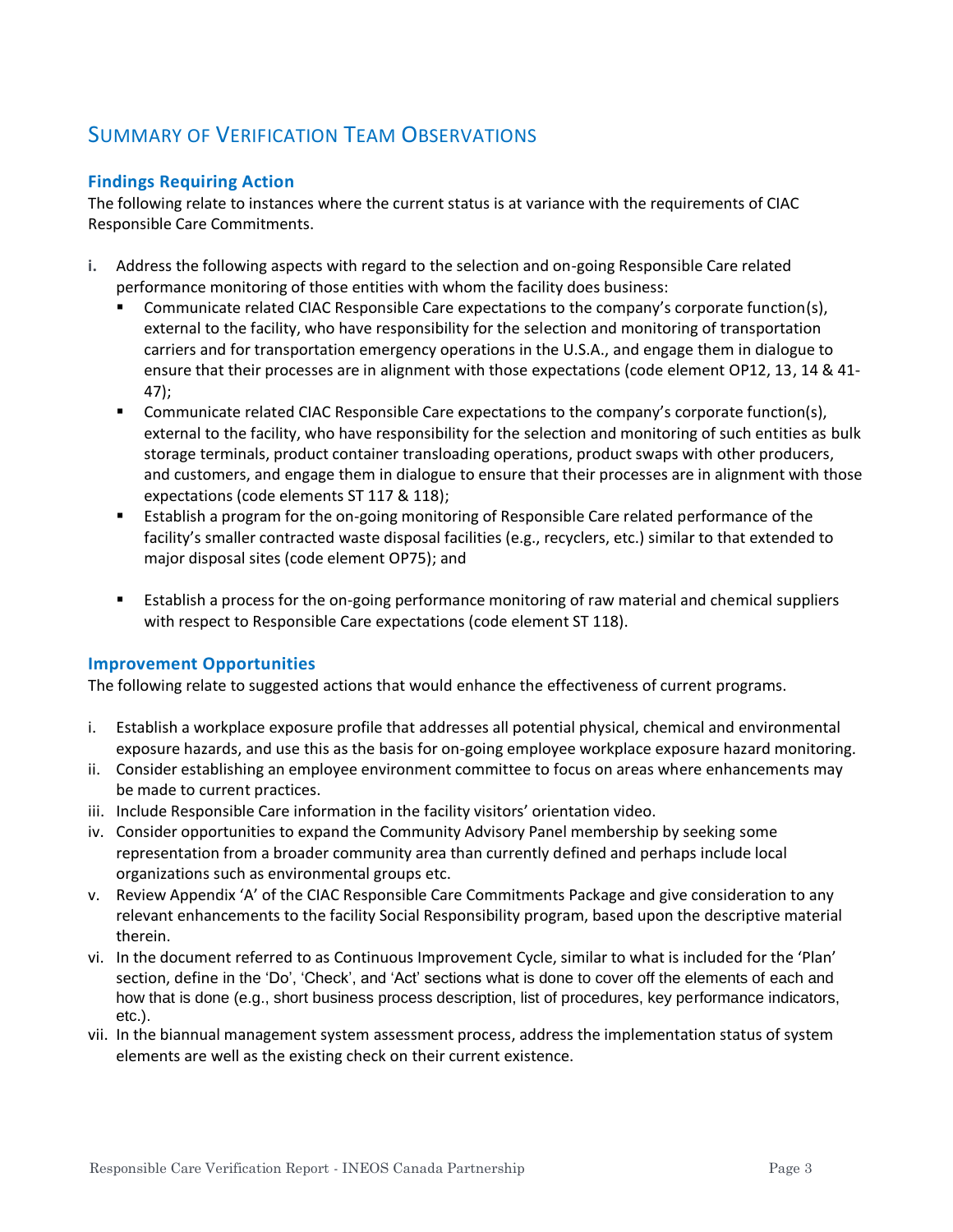#### **Successful Practices**

The following relate to actions that strongly support sustained excellence in performance.

- i. The process in place for prioritizing maintenance work, referred to as Ranking Index for Maintenance Expenditures (RIME) that is based upon a multiplier of equipment criticality on a scale of one to ten and the defined maintenance work class (e.g., minor, corrective/improvements, predictive/preventive, breakdown, and health, safety and environment related).
- ii. The manufacturing process upset data base that is used to monitor and establish the root cause of any process excursions as they relate to the defined plant operating envelope.
- iii. The booklet entitled "Joffre LAO Plant Responsible Care Statement", for distribution to stakeholders, which provides information on facility operations, its Responsible Care management system and performance.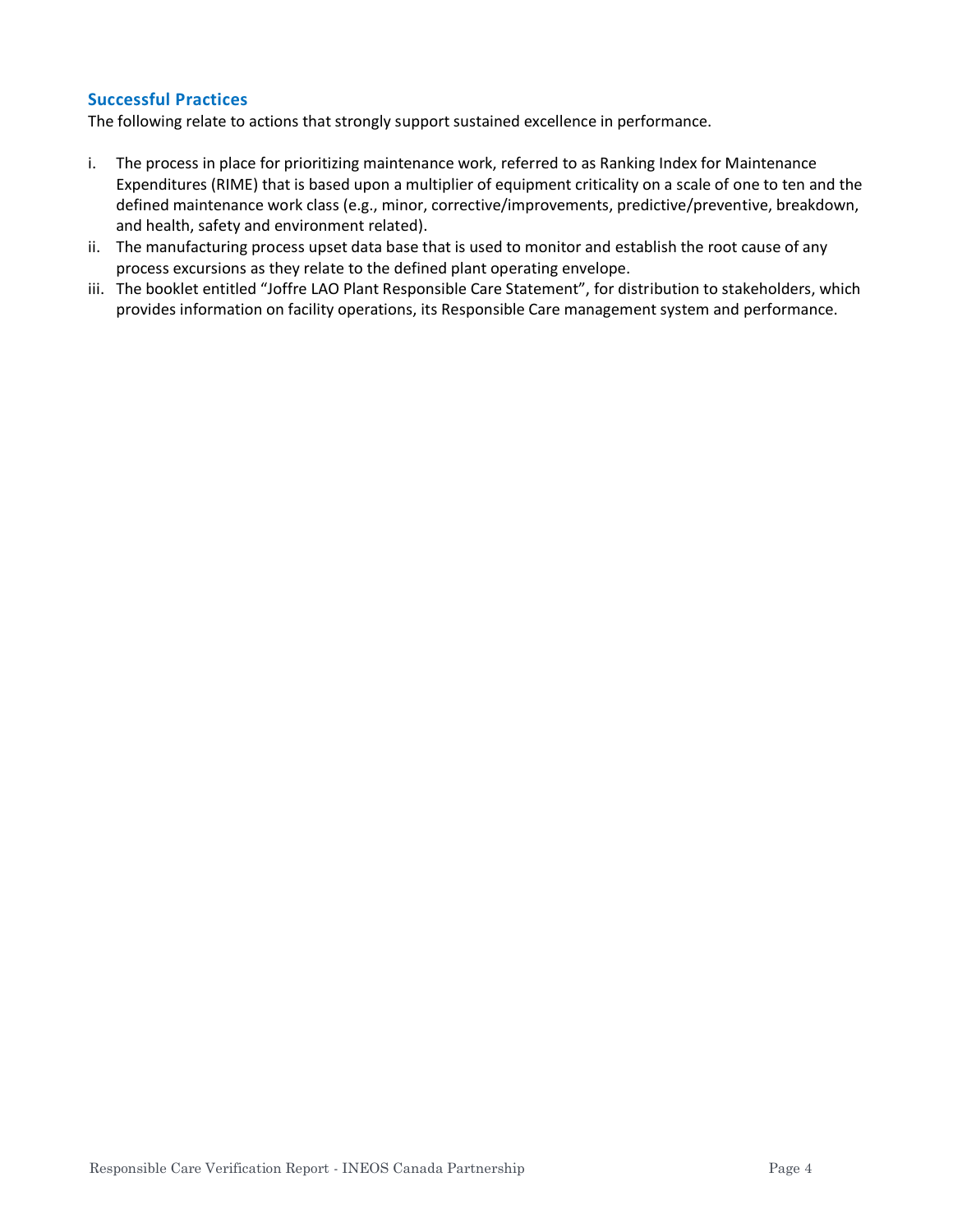## 1. INTRODUCTION

## 1.1 About Responsible Care Verification

As a member of the Chemistry Industry Association of Canada (CIAC), the most senior executive responsible for INEOS Oligomers, Joffre LAO Plant operations in Canada attests annually to CIAC and its peers that the company's operations conform to the expectations contained in the Responsible Care Commitments and are guided by *Responsible Care Ethic and Principles for Sustainability*.

## *The Responsible Care® Ethic and Principles for Sustainability*

*We are committed to do the right thing, and be seen to do the right thing.*

*We dedicate ourselves, our technology and our business practices to sustainability - the betterment of society, the environment and the economy. The principles of Responsible Care® are key to our business success, and compel us to*:

- work for the improvement of people's lives and the environment, while striving to do no harm;
- be accountable and responsive to the public, especially our local communities, who have the right to understand the risks and benefits of what we do;
- take preventative action to protect health and the environment;
- innovate for safer products and processes that conserve resources and provide enhanced value;
- engage with our business partners to ensure the stewardship and security of our products, services and raw materials throughout their life-cycles;
- understand and meet expectations for social responsibility;
- work with all stakeholders for public policy and standards that enhance sustainability, act to advance legal requirements and meet or exceed their letter and spirit;
- promote awareness of Responsible Care, and inspire others to commit to these principles.

As an element of this commitment to Responsible Care, INEOS Oligomers, Joffre LAO Plant must, every three years, participate in an external verification intended to:

- 1. Provide the Executive Contact with an external perspective when assessing if the company is indeed meeting the intent of the Responsible Care Commitments, along with advice on areas that may require attention;
- 2. Identify opportunities for assisting the company when benchmarking its own practices and performance against those of its peers, thus supporting continual improvement;
- 3. Contribute to the credibility of Responsible Care amongst company personnel and stakeholders, as well as the stakeholders of the broader industry;
- 4. Identify successful company practices that can be promoted to peers in the CIAC membership; and
- 5. Support the identification of areas of common weakness so that collective tools and guidance can be developed to improve performance in those areas across the CIAC membership.

Verification is conducted according to a common protocol, developed by the association's members and others, including several critics of the chemical industry. The verification is conducted by a team consisting of:

- Knowledgeable industry experts with experience in Responsible Care;
- A representative of the public at large (usually with a public interest background and with experience in Responsible Care gained from serving on the CIAC's National Advisory Panel) and
- One or more representatives of the local communities where the company's facilities are located.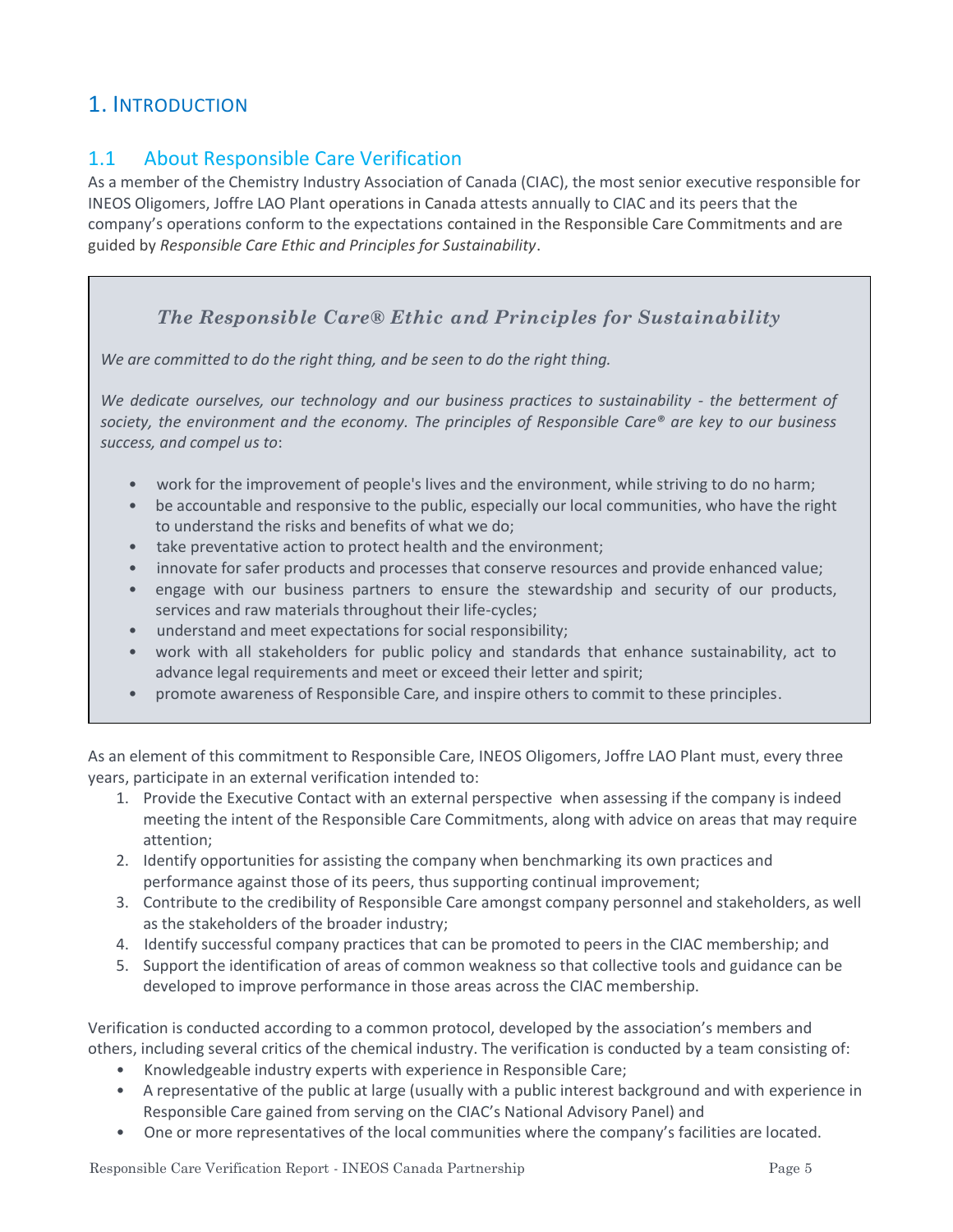Once completed, the Verification Report is made publicly available through the CIAC website [\(www.canadianchemistry.ca\)](http://www.canadianchemistry.ca/). INEOS Oligomers, Joffre LAO Plant is also is expected to share the report with interested persons in its communities and other stakeholders as part of its ongoing dialogue processes.

Additional information on Responsible Care and / or the verification process can be found at the CIAC website [www.canadianchemistry.ca,](http://www.canadianchemistry.ca/) or by CIAC at [glaurin@canadianchemistry.ca](mailto:glaurin@canadianchemistry.ca) or (613) 237-6215 extension 233.

## 1.2 About INEOS Oligomers, Joffre LAO Plant

INEOS is a global manufacturer of petrochemicals, specialty chemicals and oil products. It comprises 15 businesses each with a major chemical company heritage. Its production network spans 60 manufacturing facilities in 13 countries throughout the world. With global headquarters in Texas, USA, the INEOS Oligomers business produces a comprehensive range of specialty and intermediate chemicals derived from ethylene and butene. The Joffre Linear Alpha Olefins (LAO) manufacturing facility is located in Alberta on land leased from NOVA Chemicals. The area surrounding the plant is agricultural with the hamlet of Joffre located approximately 3 Km north of the site. LAO products are used in the production of polyethylene, synthetic motors oils, detergents, lubricant additives and drilling fluids. Products from the facility are transported by rail directly to customers and also to a bulk distribution terminal in Texas. More information on INEOS and its businesses can be found at [www.ineos.com.](http://www.ineos.com/)

## 1.3 About This Verification

The verification of INEOS Oligomers Joffre LAO Plant was conducted on April 03 and 04, 2012 and included a team visit to the Joffre manufacturing facility. During the course of the verification, the team had the opportunity to interact with a wide range of company personnel, as well as stakeholders external to the company. Attachment 2 contains a list of those individuals interviewed and their affiliations.

This is the fourth verification exercise completed for INEOS Oligomers, Joffre LAO Plant. The last verification was completed on June 22-24, 2009.

| <b>Name</b>    | <b>Affiliation</b>        | <b>Representing</b>             |
|----------------|---------------------------|---------------------------------|
| Dave Mack      | Consultant                | Team Leader                     |
| Alec Robertson | Consultant                | Industry verifier               |
| Keith Purves   | <b>Public Stakeholder</b> | Public-At-Large Verifier        |
| Jim Robertson  | Local Resident            | <b>Community Representative</b> |

The verification team was comprised of the following individuals.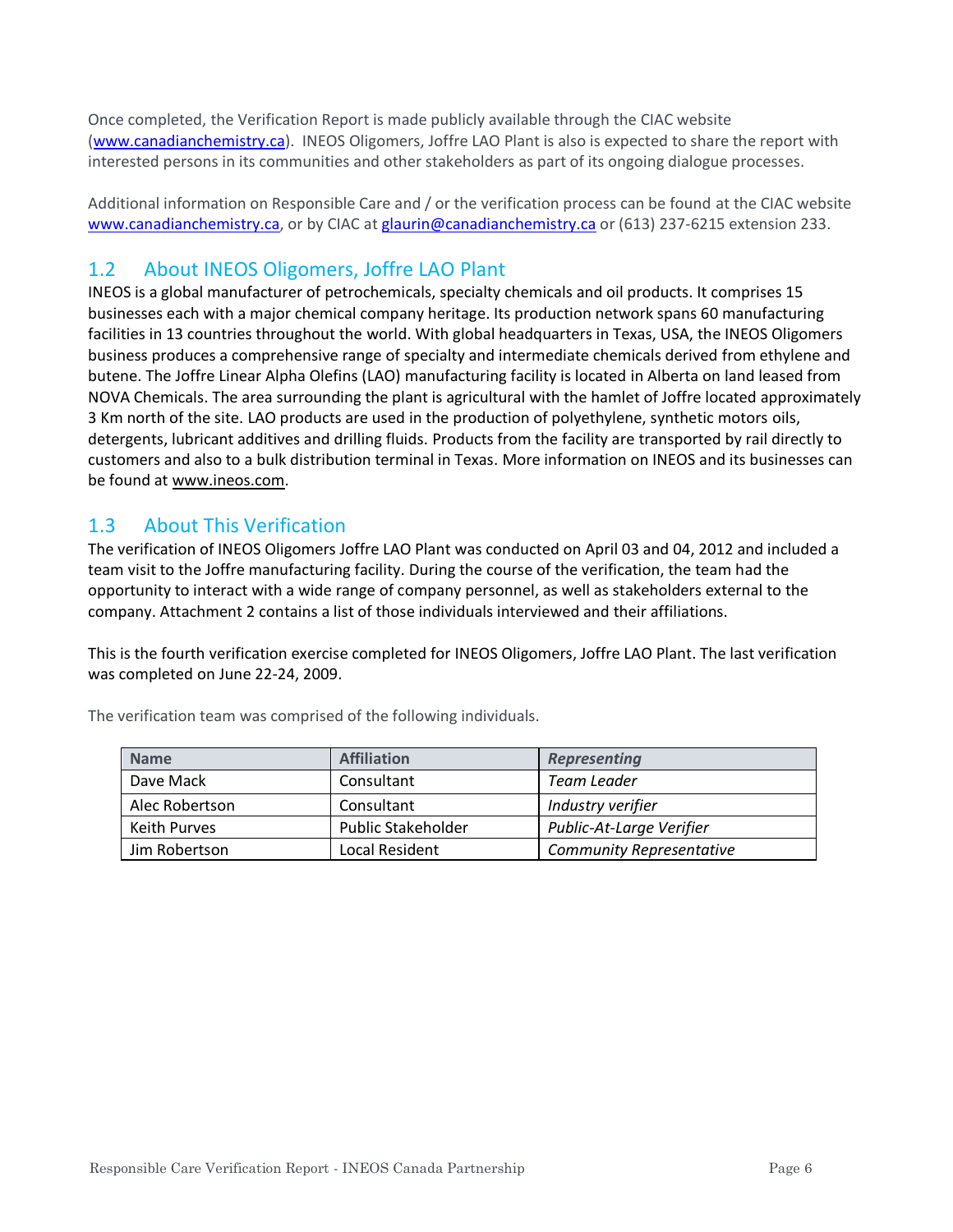## 2. TEAM OBSERVATIONS CONCERNING THE RESPONSIBLE CARE COMMITMENTS (CODES AND BENCHMARK AND COLLECTIVE EXPECTATIONS)

During the verification of INEOS Oligomers, Joffre LAO Plant, the verification team looked for evidence that the company was addressing the expectations documented in the Responsible Care Commitments (152 code elements plus 28 benchmark and collective expectations). While considering all aspects of the Responsible Care Commitments, the team placed an emphasis on conducting a more in-depth examination of certain company aspects related to the Stewardship and Accountability Codes of Practice.

In communicating its observations, the verification team will make repeated reference to the following categories of observations:

- 1. **Findings Requiring Action;** document instances where the verification team observes specific company actions (or the absence of company actions) which are inconsistent with the detailed codes and benchmark and collective expectations contained in the Responsible Care Commitments. Where possible, the team will communicate, based on their experience and judgment, why it is inconsistent and how the observation relates back to a possible gap in the expected management system and / or the ethic and principles underpinning company actions. The team may also provide advice on how the situation might be responded to.
- 2. **Works in Progress;** document instances where the team has observed the company self-initiating actions in response to identified gaps and deficiency arising from other internal or external audit and review activities, or where the company has self-initiated important improvement opportunities.
- 3. **Successful Practices;** document instances where the team believes the company has taken actions that strongly support sustained excellence in performance, and which should be communicated throughout the CIAC membership.
- 4. **Improvement opportunities;** identify instances where the team has observed company actions and decision making as being largely consistent with the expectations detailed in the Responsible Care Commitments, but for which the team is of the opinion that the company could support further improvement by considering alternate or additional benchmarks when undertaking its planning and decision making.

The verification team's observations of how the company has addressed the Responsible Care Commitments are as follows:

## 2.1 Team Observations Concerning Operations Code

The Operations Code defines environment, health and safety expectations regarding all company operational aspects including product manufacturing, transportation and distribution.

#### **2.1.1 Design and Construction of Facilities and Equipment**

There is a well defined engineering project management process in place, which is referred to as the Capital Value Process (CVP). This addresses the *initiate, appraise, select, define, execute, operate* and *close* steps of project execution, and has an integrated management of change process to ensure that new unacceptable operational risks are not introduced into the facility.

Code expectations in this area are considered to be appropriately addressed.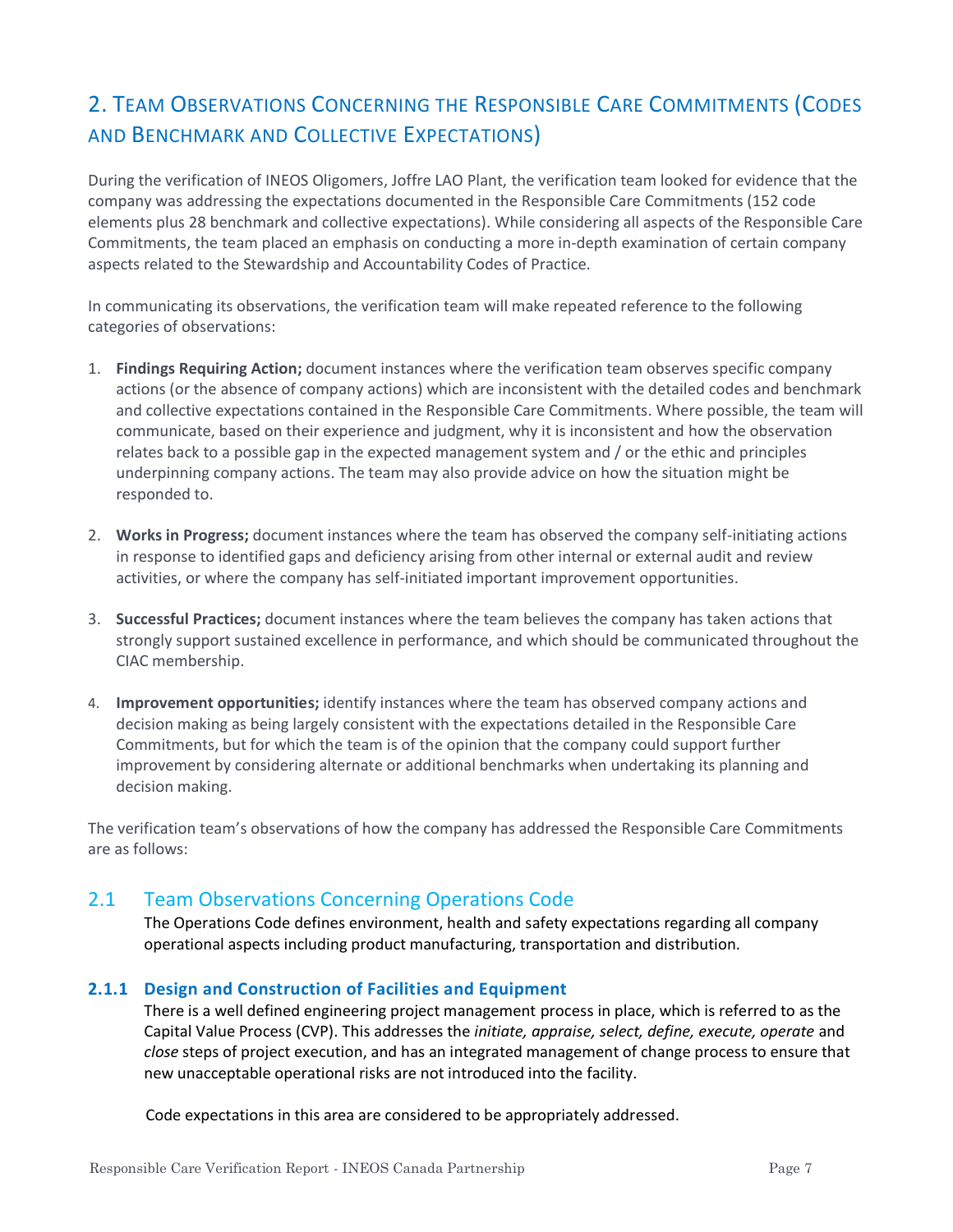#### **2.1.2 Operations Activities**

Various methods are used to routinely review facility operations for inherent hazards. These include periodic process hazard assessments, job task analyses and the maintenance of an overall facility hazard profile. Controls to address any identified hazards are built into work procedures as required. Operating procedures, to ensure that the product manufacturing process is run within a defined operating envelope, are formally documented and are on a three year review and update frequency. Maintenance work is done by qualified trades people with reference to vendor equipment manuals and selected job specific procedures. Standard procedures are in the process of being prepared for preventive maintenance work.

There is an on-site product quality control laboratory operated by a contracted service provider whose operations are fully integrated into all facility Responsible Care related programs. The contractor has a regional environment, health and safety advisor on staff who regularly visits the facility. There is a certified quality assurance /control program in place as are documented laboratory safety procedures. There is a slate of safety metrics in place specific to the laboratory.

Facility involvement in transportation operations covers such aspects as carrier scheduling, on-site rail movements, loading/unloading activities and tank car running maintenance. There are documented procedures in place to address on-site logistics risk management and practices. All carrier selection and performance monitoring with respect to CIAC Responsible Care code requirements are carried out by a corporate logistics function external to the facility. Facility personnel have limited knowledge of these selection and monitoring processes.

There are documented pressure envelope integrity and equipment reliability condition monitoring programs in place with a computerized system for scheduling inspection and preventive maintenance activities. There is a current activity on-going to document a full slate of standard preventive maintenance procedures. There is a very well developed formal process in place for prioritizing maintenance work, referred to as Ranking Index for Maintenance Expenditures (RIME). This process is based upon a multiplier of equipment criticality on a scale of one to ten with respect to the level of importance to the safety or profitability of the facility and the defined maintenance work class ranging from minor through corrective/improvements, predictive/preventive, breakdown, and health, safety and environment related work.

With the exception of the following Finding Requiring Action, code expectations in this area are considered to be appropriately addressed.

#### *Finding Requiring Action*

Communicate related CIAC Responsible Care expectations to the company's corporate function, external to the facility, who have responsibility for the selection and monitoring of transportation carriers, and engage them in dialogue to ensure that their processes are in alignment with those expectations (code element OP12, 13 & 14).

#### *Successful Practice*

i. The process in place for prioritizing maintenance work, referred to as Ranking Index for Maintenance Expenditures (RIME) that is based upon a multiplier of equipment criticality on a scale of one to ten and the defined maintenance work class (e.g., minor, corrective/improvements, predictive/preventive, breakdown, and health, safety and environment related).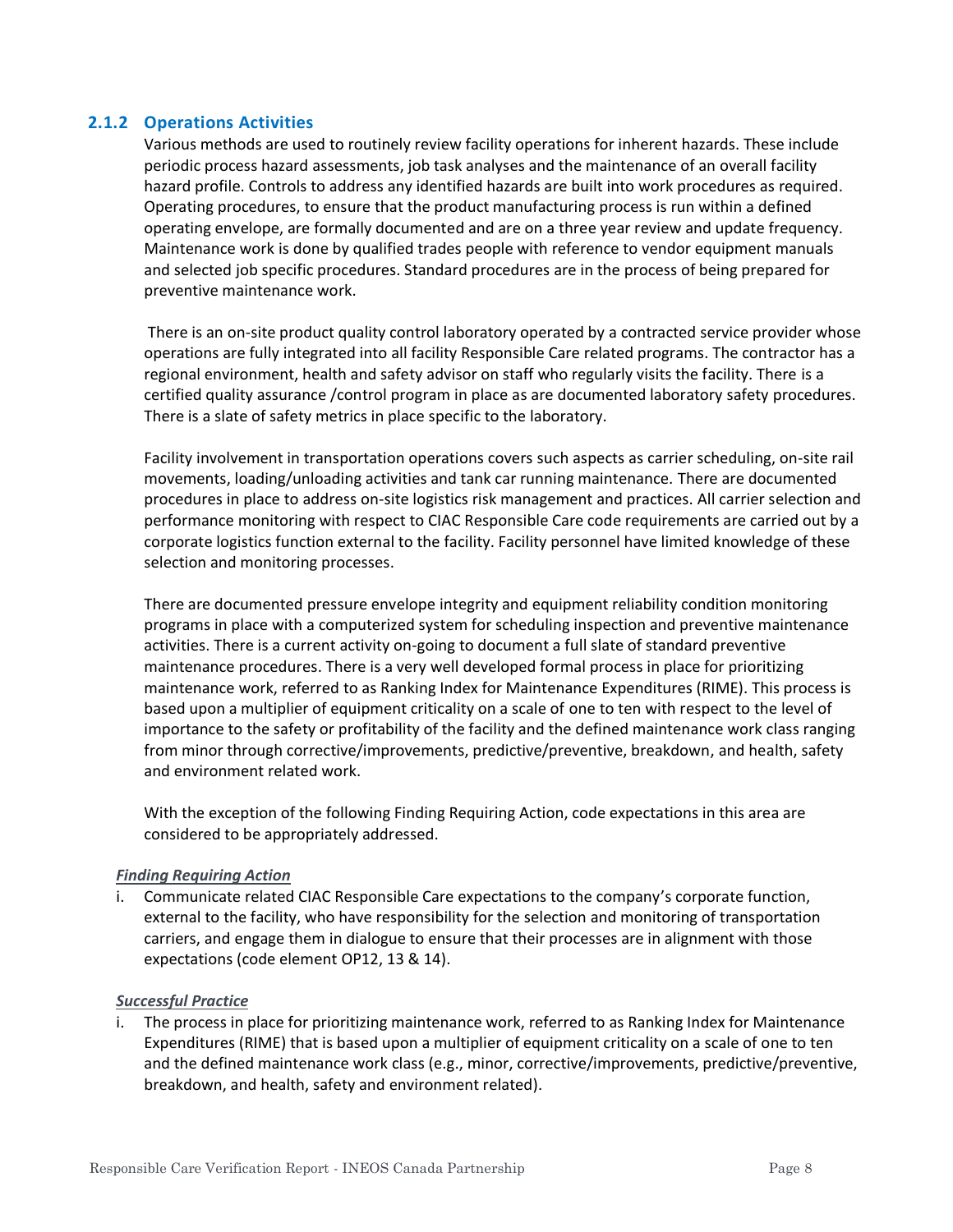#### **2.1.3 Safety and Security**

Processes used to evaluate workplace health and safety hazards include a task observation program which assesses selected jobs for potential hazards in real time throughout all stages of their execution, comprehensive pre-job hazard assessments for non-routine work, and on the job hazard assessments for routine work. An overall health and safety hazard assessment profile has also been completed for the facility that covers all work activities with the required controls identified. There are preemployment medical examinations carried for all employees with mandatory biannual surveillance examinations for field employees and optional for others. Following an initial industrial hygiene assessment of the workplace, upon plant start up, ad hoc on-going exposure monitoring is done based upon any changes to work activity or the introduction of new chemicals to the facility. There is an arrangement with the Canadian Back Institute which guarantees a no wait appointment system to give immediate attention to employees who have suffered a back injury.

There is a documented process hazard analysis procedure in place which requires that, following an initial analysis at plant start-up, a revalidation shall be done every five years. The next revalidation is due in 2015. The worst case incident scenario for the facility has been defined. There is a documented process safety management program in place which is based upon the regulated occupational health and safety requirements currently in place in the U.S.A. A process safety management committee has been established which focuses on monitoring and addressing any variances related to operational activities. The facility also maintains a manufacturing process upset data base to monitor and establish the root cause of any process excursions as they relate to the defined plant operating envelope.

The facility has a comprehensively documented emergency preparedness and response plan in place which includes scenario specific response guidelines. Numerous emergency exercises are carried out annually on site, and every two years there is an off-site community exercise in collaboration with the local Lacombe County Mutual Aid Organization, of which the facility is a member. There is also a documented transportation emergency response program in place which is registered with Transport Canada. There are trained technical advisors on site who can respond to an emergency location, and both in house and contracted services are in place to address such things as product container transfers and clean up. Contracted services for incidents in the U.S.A. are managed by a corporate logistic entity external to the facility. Annual exercises are carried out on the plan.

A security vulnerability assessment has been carried out for the facility and all follow-up requirements have been implemented. There are documented security procedures in place and regular exercises are carried out.

In the case of large scale emergencies there are alternate locations from which facility business and product manufacturing processes can be managed. In extreme circumstances the plant can be immediately and safely shut down.

There is a documented incident reporting and investigation program in place. Key Responsible Care related subject matter experts and members of the facility environment health and safety committee have been trained in root cause analysis. A lesson learned data base is maintained which tracks and is used as a source of information to communicate learnings from internal and external incidents.

With the exception of the following Finding Requiring Action, code expectations in this area are considered to be appropriately addressed.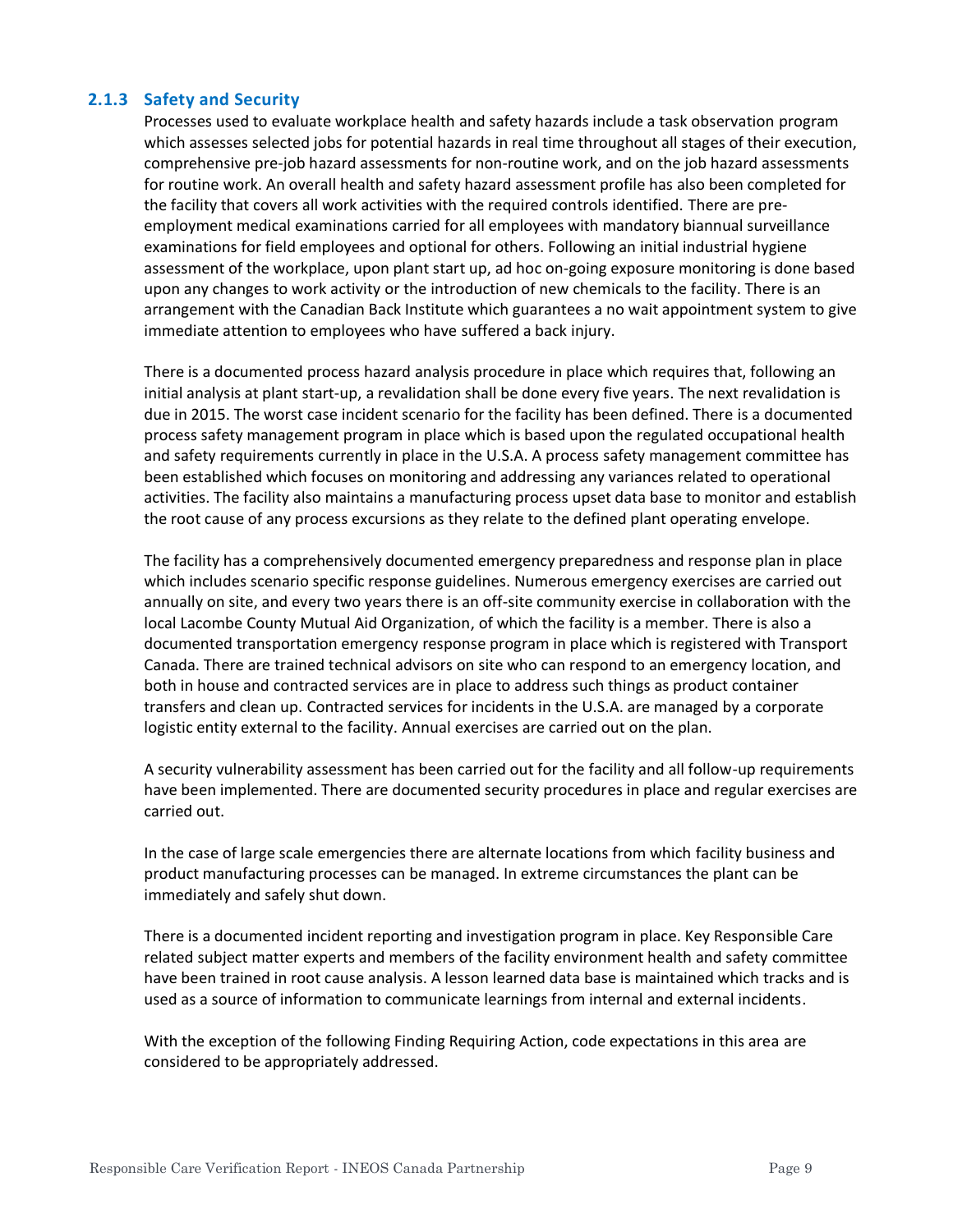#### *Finding Requiring Action*

i. Communicate related CIAC Responsible Care expectations to the company's corporate function, external to the facility, who has responsibility for transportation emergency operations in the U.S.A., and engage them in dialogue to ensure that their processes are in alignment with those expectations (code elements OP41 - 47).

*Successful Practice*

i. The manufacturing process upset data base that is used to monitor and establish the root cause of any process excursions as they relate to the defined plant operating envelope.

#### *Improvement opportunity*

Establish a workplace exposure profile that addresses all potential physical, chemical and environmental exposure hazards, and use this as the basis for on-going employee workplace exposure hazard monitoring.

#### **2.1.4 Environmental Protection**

The facility's environmental program is registered and conforms to the International Organization for Standardization environmental management system standard (ISO14001:2004). All emissions and wastes have been characterized and quantified, and are reported as required to regulatory agencies and also to the CIAC National Emissions Reduction Program. There are no toxic emissions or waste from the facility. Opportunities to reduce emissions and waste are pursued as appropriate. Major waste disposal contractors are monitored for their Responsible Care related performance as are waste transporters. Smaller waste disposal facilities (e.g., battery recycling, etc.) are not being monitored for performance. There are no underground facilities or major spill potential on site, but ground water monitoring is being done to check for ingress of any contamination from outside the plant perimeter.

With the exception of the following Finding Requiring Action, code expectations in this area are considered to be appropriately addressed.

#### *Finding Requiring Action*

Establish a program for the on-going monitoring of Responsible Care related performance of the facility's smaller contracted waste disposal facilities (e.g., recyclers, etc.) similar to that extended to major disposal sites (code element OP75).

#### *Improvement opportunity*

i. Consider establishing an employee environment committee to focus on areas where enhancements may be made to current practices.

#### **2.1.5 Resource Conservation**

Energy conservation is a prime focus of resource conservation. Energy use is tracked and opportunities to reduce same are pursued through manufacturing process optimization activities. A water conservation activity of note is the use of treated storm water runoff as cooling tower water make up. This reduces the amount of fresh water being drawn from the natural environment for this purpose.

Code expectations in this area are considered to be appropriately addressed.

#### **2.1.6 Promotion of Responsible Care by Name**

The Responsible Care logo is displayed on the facility letterhead and the commitment is posted in the building entrance as well as the flag flying in the car park. Safety, health and environment results are reported on a document referred to as the Responsible Care Scorecard. Related performance under the umbrella of Responsible Care is regularly reported to the facility's Community Advisory Panel and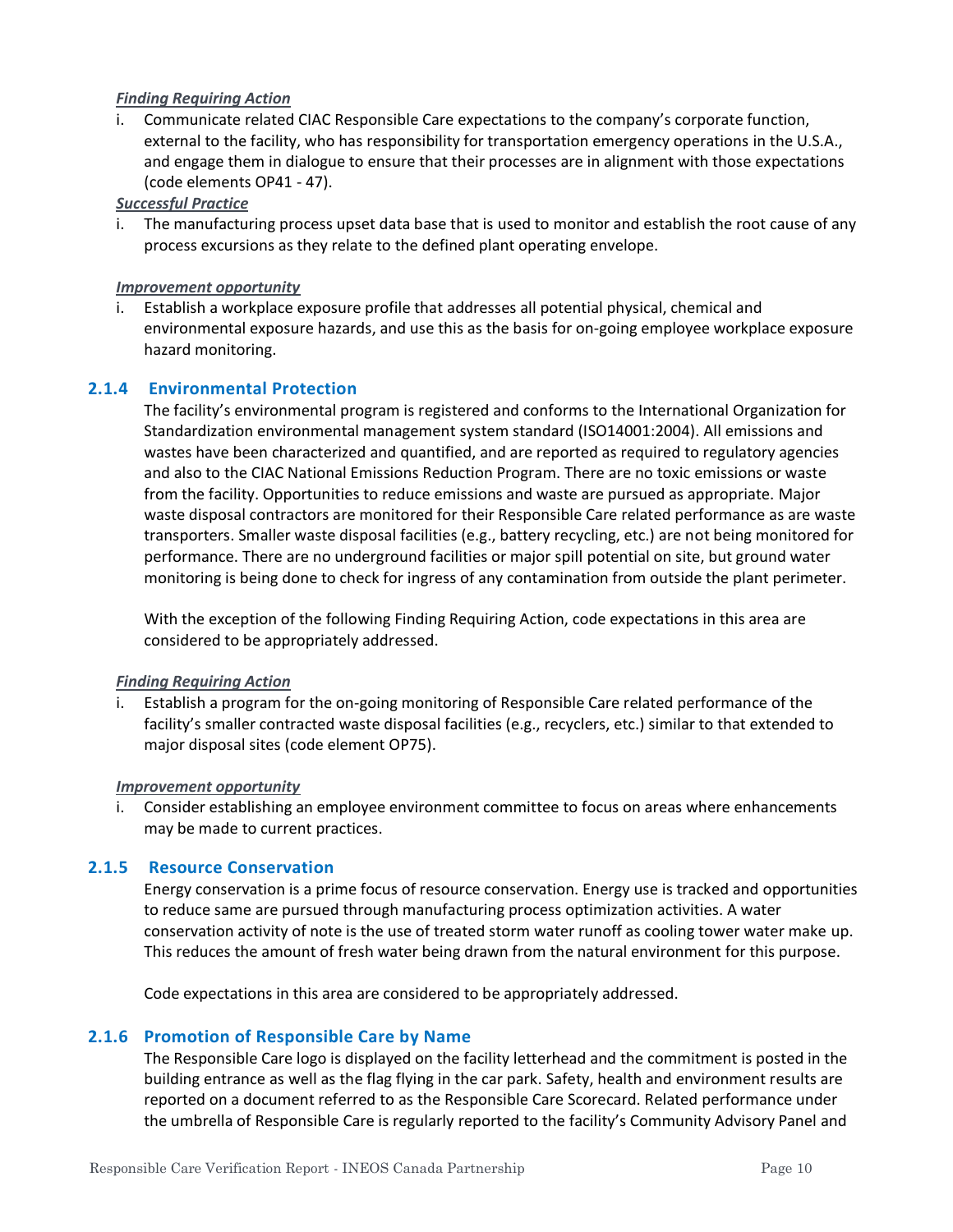at semi-annual open houses. There is an employee Responsible Care training module provided to all new employees. Those employees with whom the verification team interfaced were aware of Responsible Care and able to articulate what it meant to them in their day to day work. The facility has produced a booklet entitled "Joffre LAO Plant Responsible Care Statement" which provides information on the operation, its Responsible Care management system and performance. This is available to all stakeholders.

Code expectations in this area are considered to be appropriately addressed.

#### *Successful Practice*

The booklet entitled "Joffre LAO Plant Responsible Care Statement", for distribution to stakeholders, which provides information on facility operations, its Responsible Care management system and performance.

#### *Improvement opportunities*

i. Include Responsible Care information in the facility visitors' orientation video.

#### 2.2 Team Observations Concerning Stewardship Code

The Stewardship Code addresses all company raw materials, products and services and defines expectations for the care and control of same throughout their life cycle.

#### **2.2.1 Expectations of Companies**

There are no product research and development activities carried out by the facility. This is all carried out at the corporate business level of the company. Toxicological expertise also at the corporate level, external to the facility, regularly review the facility products for potential health risks and misuse and are actively involved with industry consortiums in this regard. Communication through the value chain is accomplished by the provision of material safety data sheets and regular interface with product users. There are no issues with respect to historical waste disposal practices, as this is a fairly new facility that has conformed to transportation of dangerous goods regulations and waste manifesting requirements.

Code expectations in this area are considered to be appropriately addressed.

#### **2.2.2 Expectations with Respect to Other Parties**

There is a well developed process, managed by the facility, for the selection of suppliers and contract services with respect to CIAC Responsible Care code requirements. This includes an initial review of related aspects with selected follow-up audits prior to placement of contracts. A listing of approved contractors is maintained and reviewed annually based upon performance evaluations. There is, however, no formalized on-going performance review process for raw material and process chemical suppliers. Selection and performance monitoring with respect to CIAC Responsible Care code requirements for other entities such as bulk storage terminals, product container transloading operations, product swaps with other producers, and customers is managed by corporate entities external to the facility. Although there has been some local involvement in transloading facility audits, there is limited knowledge at the facility as to the selection and monitoring processes for those other entities.

With the exception of the following Findings Requiring Action, code expectations in this area are considered to be appropriately addressed.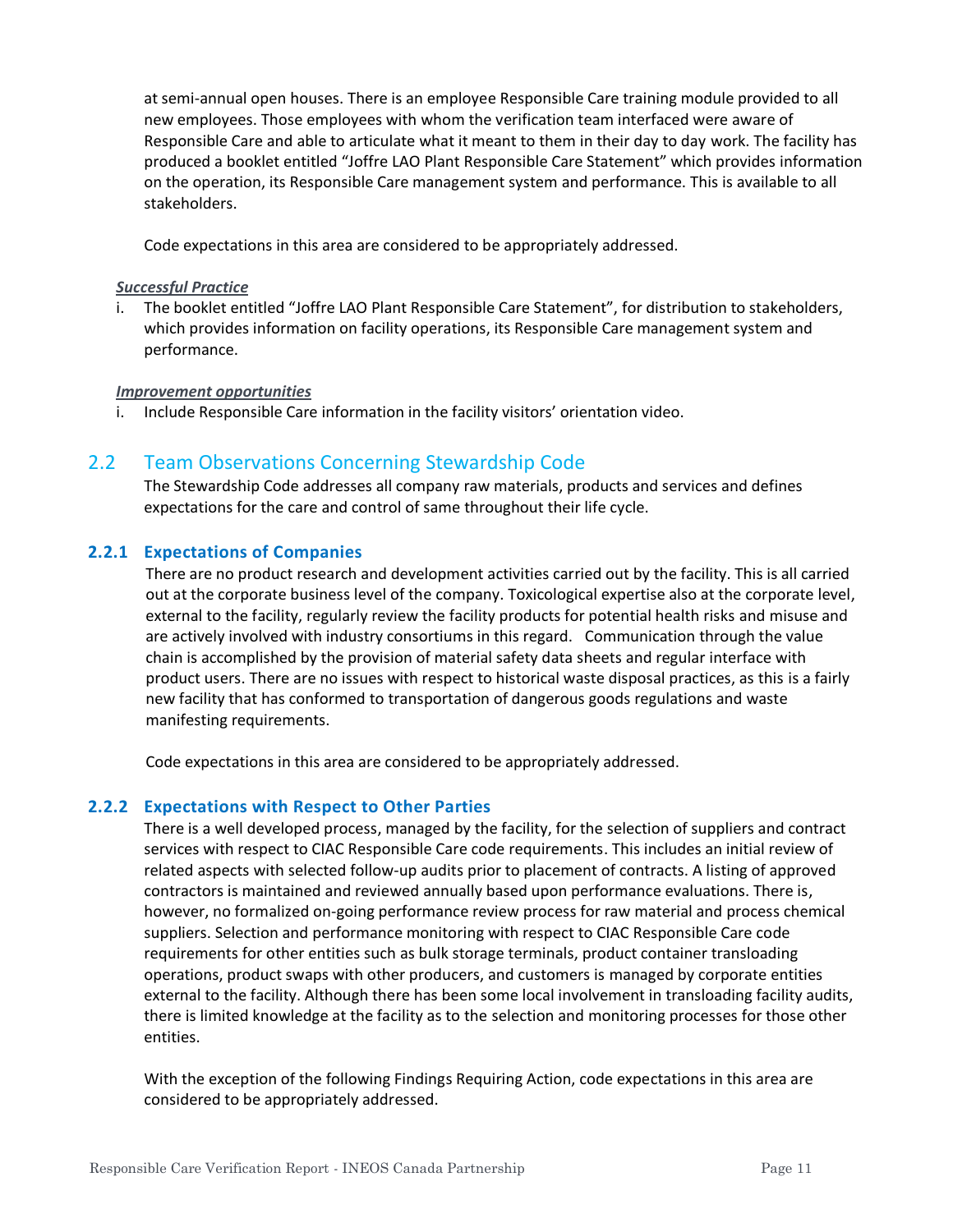#### *Findings Requiring Action*

- i. Communicate related CIAC Responsible Care expectations to the company's corporate function(s), external to the facility, who have responsibility for the selection and monitoring of such entities as bulk storage terminals, product container transloading operations, product swaps with other producers, and customers, and engage them in dialogue to ensure that their processes are in alignment with those expectations (code elements ST 117 & 118).
- ii. Establish a process for the on-going performance monitoring of raw material and chemical suppliers with respect to Responsible Care expectations (code element ST 118).

#### 2.3 Team Observations Concerning Accountability Code

The Accountability Code defines expectations for communication and dialogue with communities local to company manufacturing and distribution operations and transportation corridors, as well as other stakeholders with an interest in company activities.

#### **2.3.1 Operating Site Communities**

The facility participates in a local Community Advisory Panel whose membership includes local residents and adjacent industry representatives. The purpose of the panel is to ensure ongoing communication between all members and provide a forum for local community stakeholders to voice questions, comments or concerns. The Community Advisory Panel meets four times per year and there is an open house held twice per year. There is also a process in place to regularly make direct contact with all neighbours within the facility's defined community to provide site updates and information on shelter in place etc. A secondary group referred to as the Integrated Community Co-ordinators has been established to assist with community emergency communications. The facility's approach to Social Responsibility is primarily focused on providing financial support for community or charitable groups and organizations that in turn will offer volunteerism opportunities for employees. There is a charitable volunteer policy in place that affords employees paid time to volunteer at charitable events. Code expectations in this area are considered to be appropriately addressed.

#### *Improvement opportunities*

- i. Consider opportunities to expand the Community Advisory Panel membership by seeking some representation from a broader community area than currently defined and perhaps include local organizations such as environmental groups etc.
- ii. Review Appendix 'A' of the CIAC Responsible Care Commitments Package and give consideration to any relevant enhancements to the facility Social Responsibility program, based upon the descriptive material therein.

#### **2.3.2 Other Stakeholders**

The facility participates in the CIAC western leadership group and is very active in the regional TransCAER transportation outreach process. There is an update meeting held with local county officials once per year which also includes a facility tour. There are business ethics and code of conduct policies in place to guide employees in their interface with the business community.

Code expectations in this area are considered to be appropriately addressed.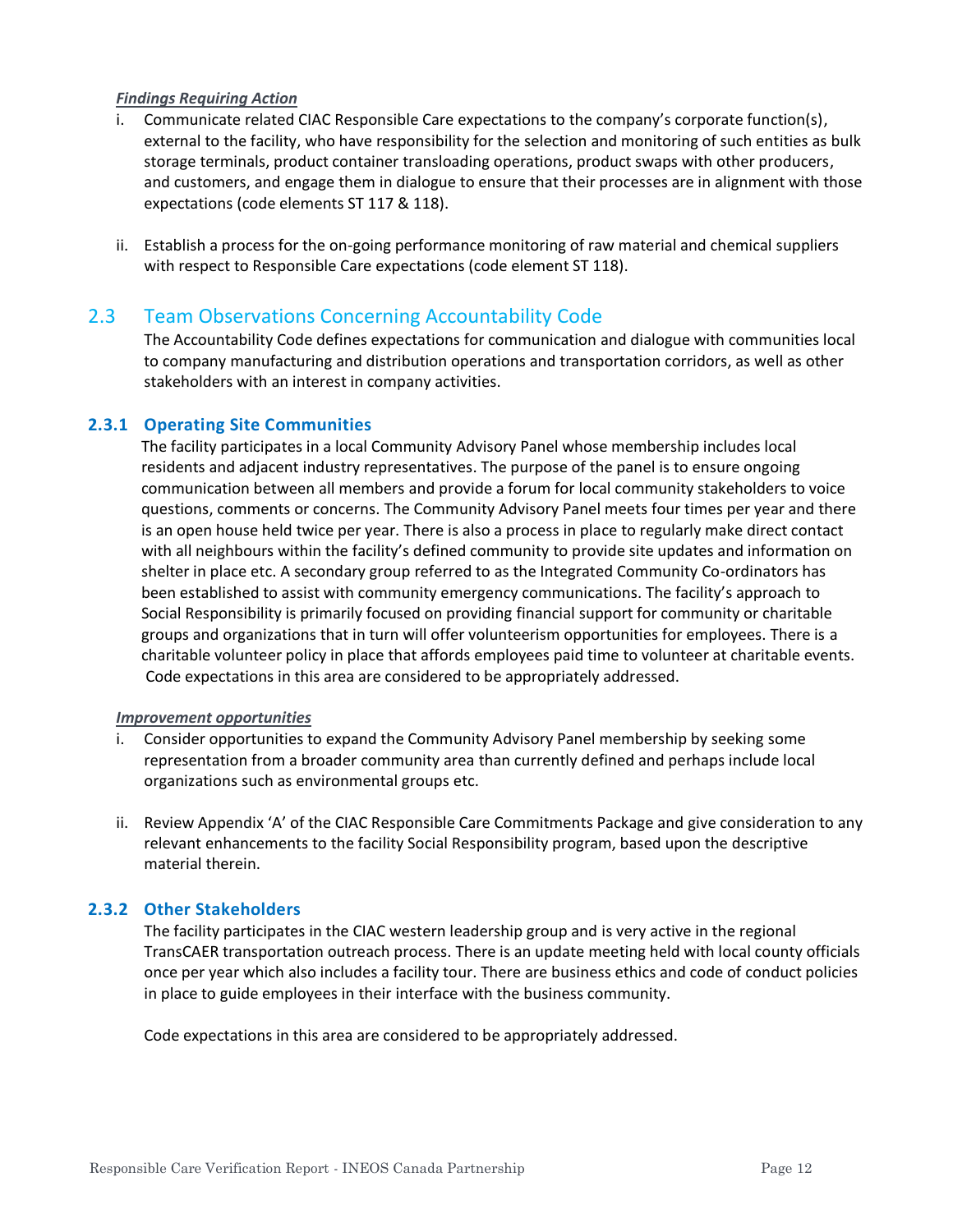## 3. TEAM OBSERVATIONS ON THE COMPANY MANAGEMENT SYSTEM

It is a requirement of Responsible Care that companies have a documented, self-healing management system or systems capable of identifying and responding to deficiencies and otherwise supporting continual improvement across all company business units, functions, and sites and as a framework for implementing the Responsible Care Commitments.

The verification team studied INEOS Oligomers, Joffre LAO Plant management system(s) and compared and contrasted the attributes of that system(s) to those of a self-healing overall management system as discussed in the CIAC Management System Guide. The verification team's related observations to the company management system(s) are as follows:

## 3.1 Observations on the PLAN Step

During the PLAN Step of the management system, the company decides what the goals of the company are and how they will be met. In determining those goals, it is expected the company will look inward, across its operations, but will also look outward, considering the expectations of: stakeholders; regulatory requirements; relevant CIAC Responsible Care Commitments and supporting tools; and other industry benchmarks.

In considering the PLAN Step of INEOS Oligomers, Joffre LAO Plant management system, the verification team observed the following:

The overall planning process consists of three main steps, namely Objective Setting, Capability Review and Measurable Indicators which respectively address such aspects as historical data, future requirements, changes in legislation, views of external stakeholders, resource availability and key performance indicators. Objectives and targets for the facility to achieve are recorded in a document referred to as the Annual Performance Contract, the expectations of which flow throughout the organization to performance objectives for groups and individual employees, following what is referred to as the Relay Process.

Code expectations in this area are considered to be appropriately addressed.

## 3.2 Observations on the DO Step

During the Do Step in the management system, the company converts the decisions of the PLAN Step into action and ensures awareness and understanding by all involved. It is expected that the company will implement an organizational structure, assign responsibilities to appropriate personnel, supply sufficient training and resources to execute planned actions and develop and document standards, procedures and programs, as applicable.

In considering the DO Step of INEOS Oligomers, Joffre LAO Plant management system, the verification team observed the following:

Through a package referred to as the Continuous Improvement Cycle, the facility's Responsible Care management system and its components have been documented in terms of the plan-do-check-act cycle. A comprehensive Responsible Care Codes versus facility programs gap analysis reference document is in place, which describes the code elements and how they have been covered off or otherwise across the organization. Critical skills have been identified and resources have been assigned with clear responsibilities. Programs, practices and procedures have been established to execute the work of the facility including response to incidents and emergencies. Competency training is achieved through a computerized process referred to as Virtual Training Assistant Learner where training requirements for each position are identified. Individuals are required to complete the training made available for their positions and log its completion in the system.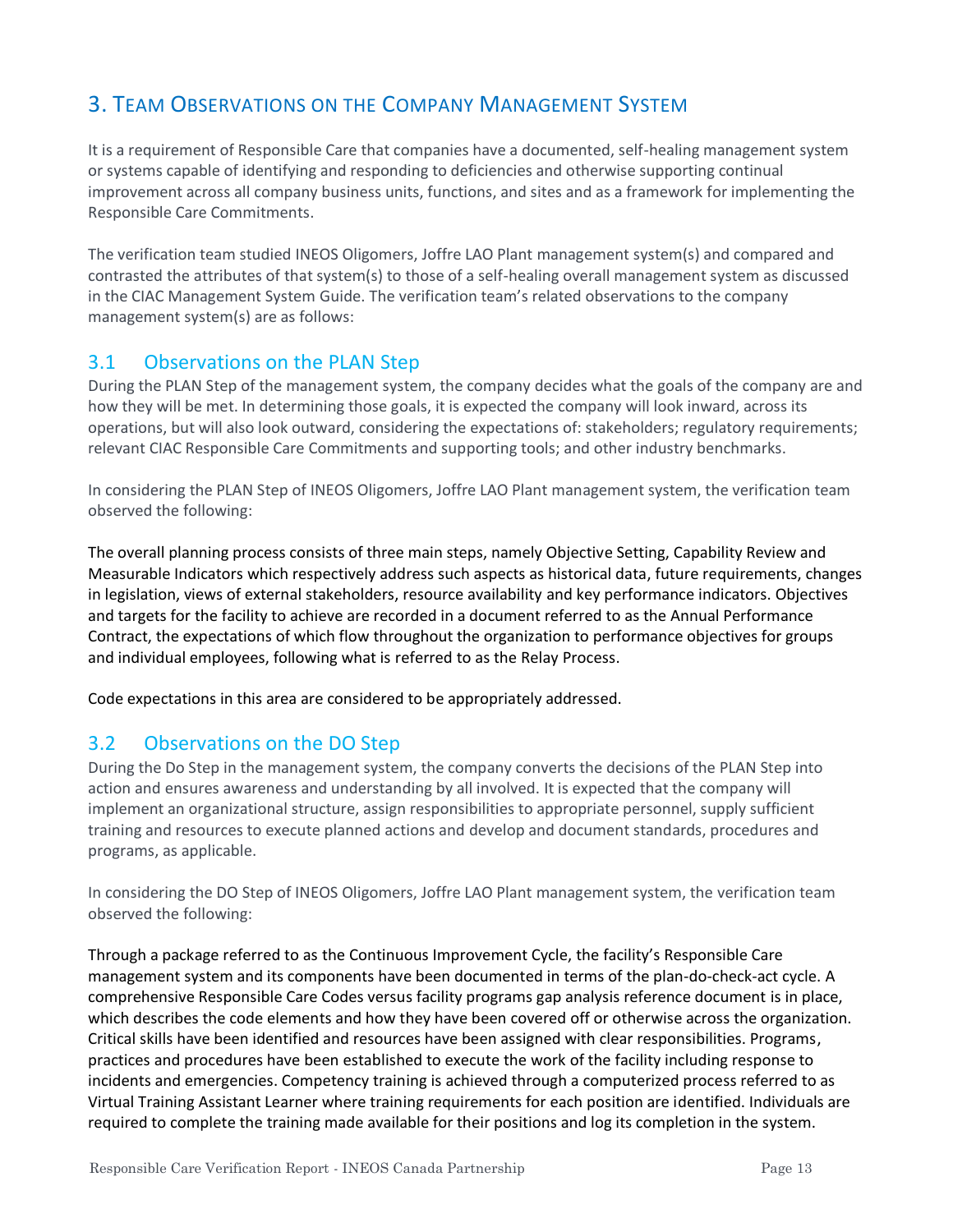Code expectations in this area are considered to be appropriately addressed.

#### *Improvement opportunity*

i. In the document referred to as Continuous Improvement Cycle, similar to what is included for the 'Plan' section, define in the 'Do', 'Check', and 'Act' sections what is done to cover off the elements of each and how that is done (e.g., short business process description, list of procedures, key performance indicators, etc.)

## 3.3 Observations on the CHECK Step

During the CHECK Step in the management system, actions carried out in the DO Step are assessed to determine if they are actually being carried out according to plan, and whether they are achieving the desired outcomes and delivering continual improvement. Here, the overall management system and components will be reviewed along with employee competences for assigned responsibilities, internal and external audits will be undertaken, incidents will be assessed to identify root causes, and performance measurement will be conducted and reviewed.

In considering the Check Step of INEOS Oligomers, Joffre LAO Plant management system, the verification team observed the following:

Key performance indicators are routinely monitored for alignment with expectations using what is referred to as the Responsible Care Scorecard. An overall management system assessment is carried out every two years to ensure that all related processes are current and in place. This assessment, however, does not actually address the implementation status of system elements. The facility's environmental management system is audited regularly both internally and externally by the International Organization for Standardization to maintain its certification. Process safety management audits are carried out every five years with the next one planned for 2012. On-site safety and housekeeping inspections are regularly carried out as well as behaviour based safety observations. The incident investigation process previously described addresses requirements for root cause analysis.

Code expectations in this area are considered to be appropriately addressed.

#### *Improvement opportunity*

i. In the biannual management system assessment process, address the implementation status of system elements are well as the existing check on their current existence.

## 3.4 Observations on the ACT Step

During the ACT Step in the management system, the company translates the results of the CHECK Step into corrective actions for improvement. This includes revisiting the PLAN Step to decide whether changes are need to the company's stated goals or action plans, policies and procedures for achieving those goals. Considerations when examining the ACT Step include whether and how: audit and review findings are responded to; performance is communicated internally and externally; employee and contractor performance is rewarded or corrected, etc.

In considering the Act Step of INEOS Oligomers, Joffre LAO Plant management system, the verification team observed the following:

Reviews are undertaken to ensure continual improvement in the facility management system. All audit findings, incident remedial actions and the like are assigned to individuals and the status is tracked to completion using a well defined system referred to as TRACTION. There are processes in place to communicate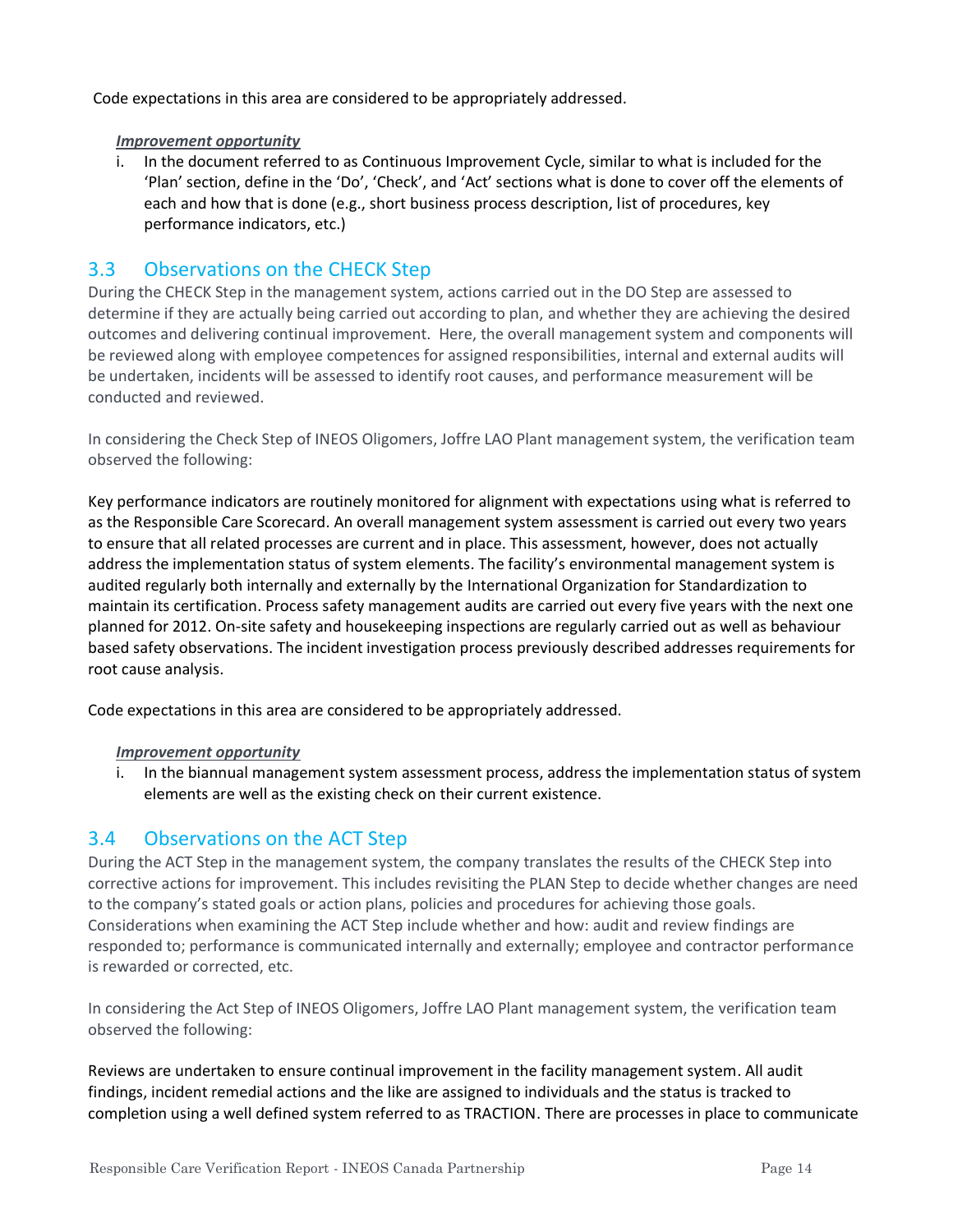Responsible Care performance to stakeholders and there are processes in place to address employee and contractor performance.

Code expectations in this area are considered to be appropriately addressed.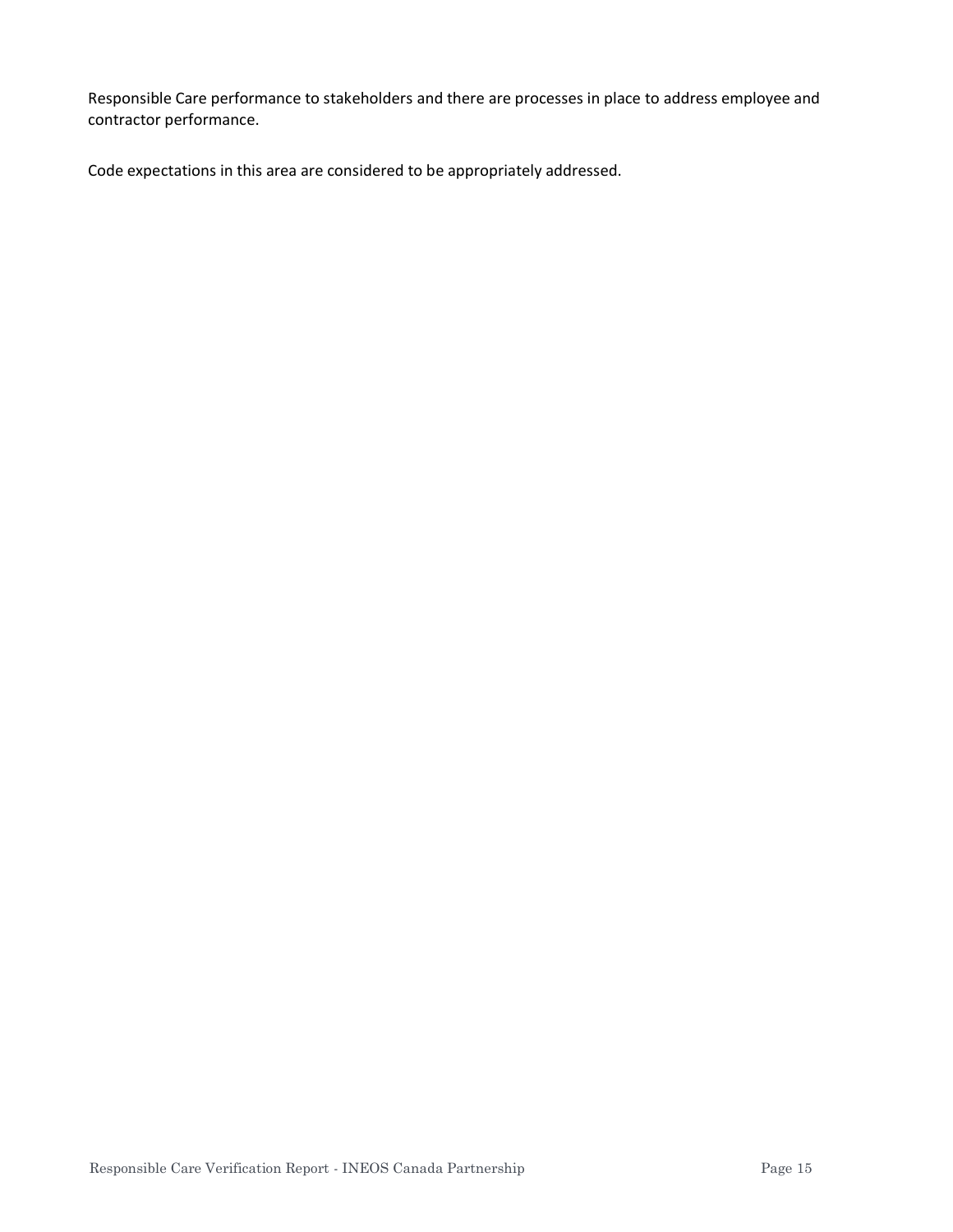## 4. TEAM OBSERVATIONS ON THE RESPONSIBLE CARE ETHIC AND PRINCIPLES FOR **SUSTAINABILITY**

Each CIAC member company is formally committed to the ethic of "*Doing the right thing, and being seen to do the right thing*." This ethic, along with the principles for sustainability is expected to guide the company's decision making and practices. In conducting the verification, the team is looking to understand how well the ethic is understood and adopted within the company, and the degree to which the principles inform the manner in which the company does its business.

The verification team carefully observed INEOS Oligomers, Joffre LAO Plant decision making processes and actions and compared and contrasted the attributes of those with the attributes of a company guided by the Responsible Care Ethic and Principles for Sustainability as discussed in the Responsible Care Commitments (Appendix E). The verification team's related observations on the company's application of the *Responsible Care Ethic and Principles for Sustainability* are as follows:

The facility was seen to be guided by the *Responsible Care Ethic and Principles for Sustainability* in the following aspects:

- *Work for the improvement of people's lives and the environment, while striving to do no harm.* The products produced at the facility are well researched chemicals with respect to their potential hazards which are well communicated to those who might be impacted. The production process is considered to be safe by design, and is well controlled.
- *Be accountable and responsive to the public especially our local communities, who have the right to know the risks and benefits of what we do.* The facility has identified its community as local residents and adjacent industrial operations. There is an active community advisory panel in place with a broad range of membership interests. Semi-annual open house meeting are held twice per year.
- *Take preventive action to protect health and the environment.* There is a good safety record at the facility sustained by proactive hazard identification and work monitoring programs. A primary environmental focus is on energy reduction. Equipment integrity and reliability is ensured through a predictive and preventative maintenance program.
- *Innovate for safer products and processes that conserve resources and provide enhanced value.* There is continuous focus on improving energy efficiencies. Continually looking for new applications for the products manufactured to support sustainability and improve value.
- *Understand and meet expectations for social responsibility.* This is relatively well understood and practiced at the facility as appropriate. There is a focus on financial support to community initiatives and volunteering
- *Work with all stakeholders for public policy and standards that enhance sustainability, act to advance legal requirement and meet or exceed their letter and spirit.* Facility personnel are actively involved with CIAC working groups and have regular interface with municipal officials.
- *Promote awareness of Responsible Care, and inspire others to commit to the principles.* Responsible Care is effectively communicated and promoted at the facility. Opportunities are taken as appropriate to promote the initiative externally.

Some weakness was observed in the following with respect to *Responsible Care Ethic and Principles for Sustainability*:

• *Engage with our business partners to ensure the stewardship and security of our products, services and raw materials throughout their life cycles.*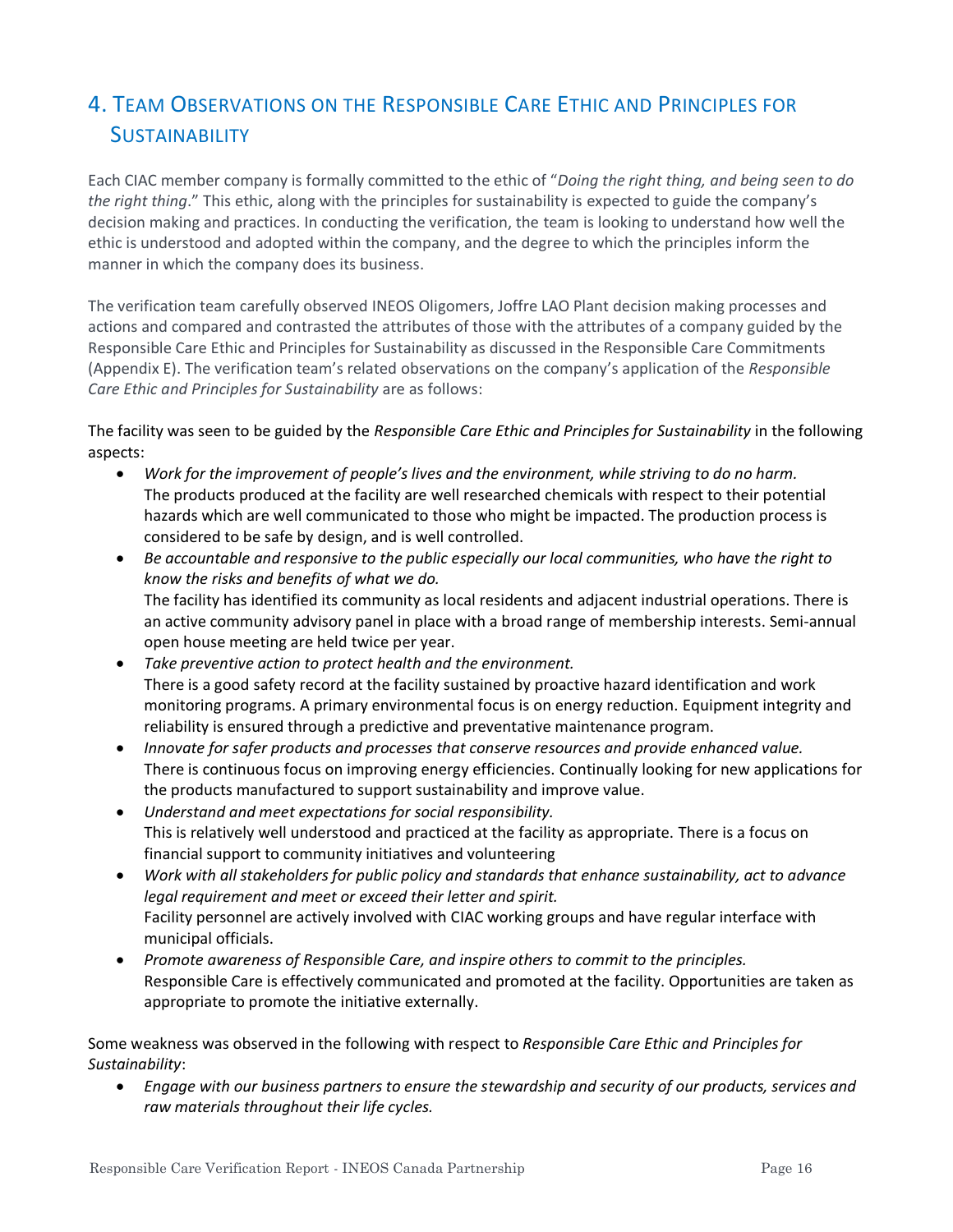Although they appear to be generally practiced, there is a need to ensure that formalized processes are in place and consistently applied to ensure that Responsible Care related expectations are addressed in the selection and performance monitoring of all business partners.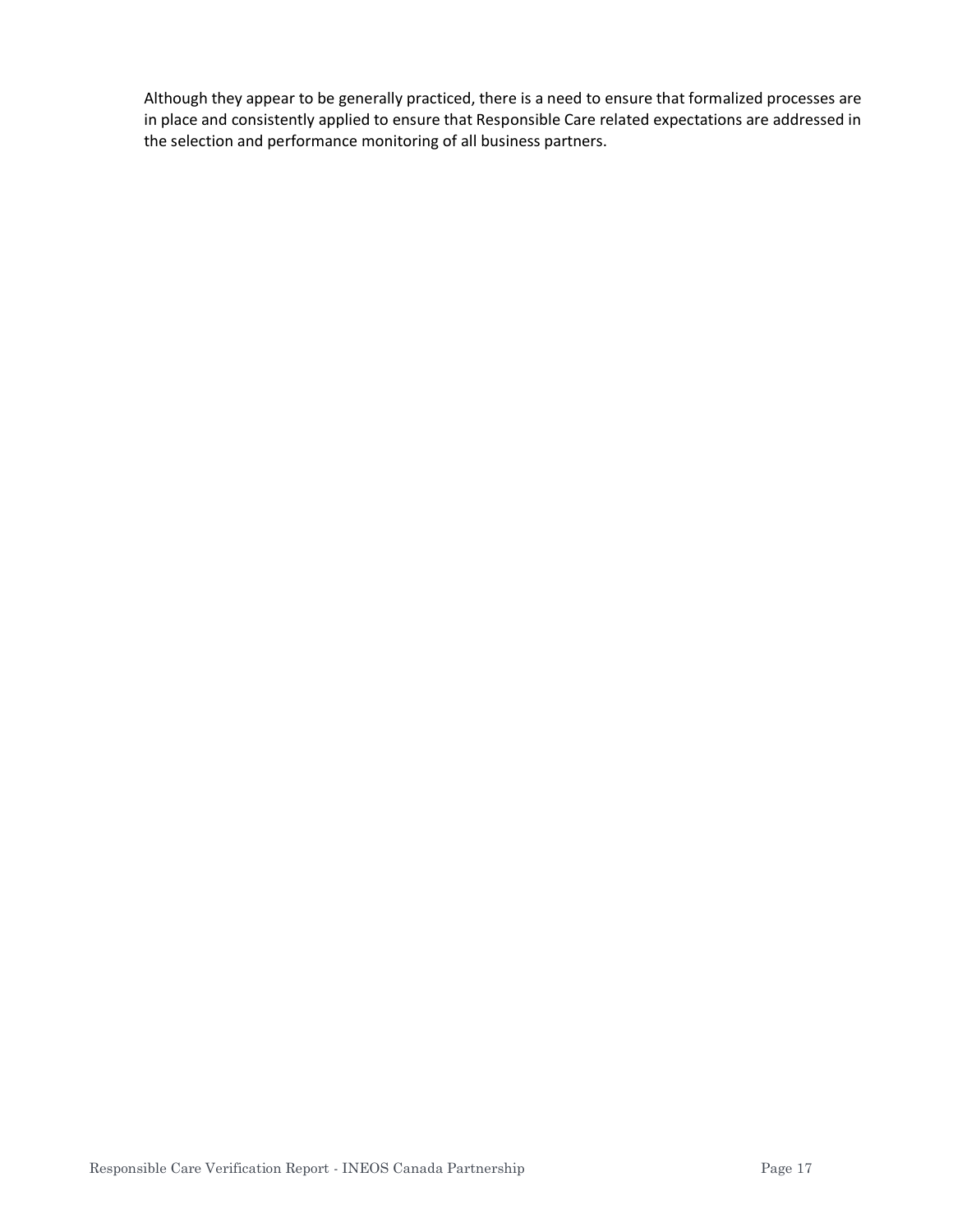## 5. VERIFICATION TEAM CONCLUSION

As a result of the examination conducted, and in consideration of the observations communicated within this report, the verification team is of the opinion that the Responsible Care Ethic and Principles for Sustainability are guiding company decisions and actions, and that a self-healing management system is in place to drive continual improvement. The team believes that the company is capable of responding to the range of Findings Requiring Action identified during the verification, as summarized in the Executive Summary and discussed in detail in the report. The verification is complete and no further involvement is required by the verification team**.**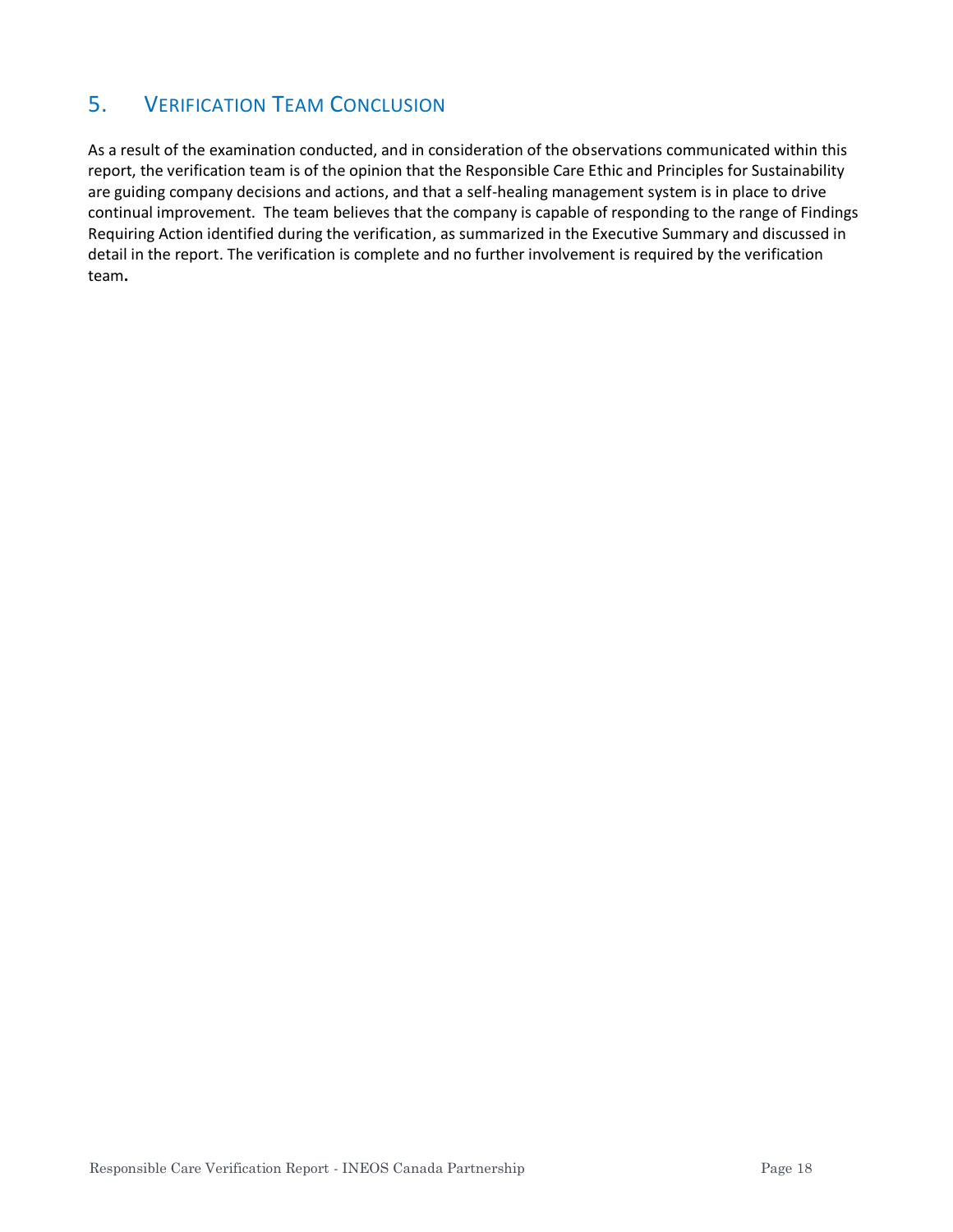## ATTACHMENT 1

## COMPANY RESPONSE TO VERIFICATION TEAM REPORT

On behalf of INEOS Oligomers, Joffre LAO Plant I have reviewed this verification report. The observations and conclusions contained in the report have been discussed with the verification team.

INEOS Oligomers, Joffre LAO Plant will communicate the results of the verification exercise with its CIAC peers at their next meeting, and will discuss the verification results with our stakeholders, including those representing communities near our operating sites.

We will give consideration to the Improvement Opportunities identified by verification team and will assist the CIAC in communicating and sharing the identified Successful Practices to other CIAC members. Plans will be developed and implemented to respond to the Findings Requiring Action identified by the verification team. Our progress in implementing those plans will be discussed when preparing our Annual Statement of Re-Commitment to Responsible Care, and communicated to the verification team at the time of our next verification.

Barry MacKenzie Site Director INEOS Canada Partnership April 12, 2012